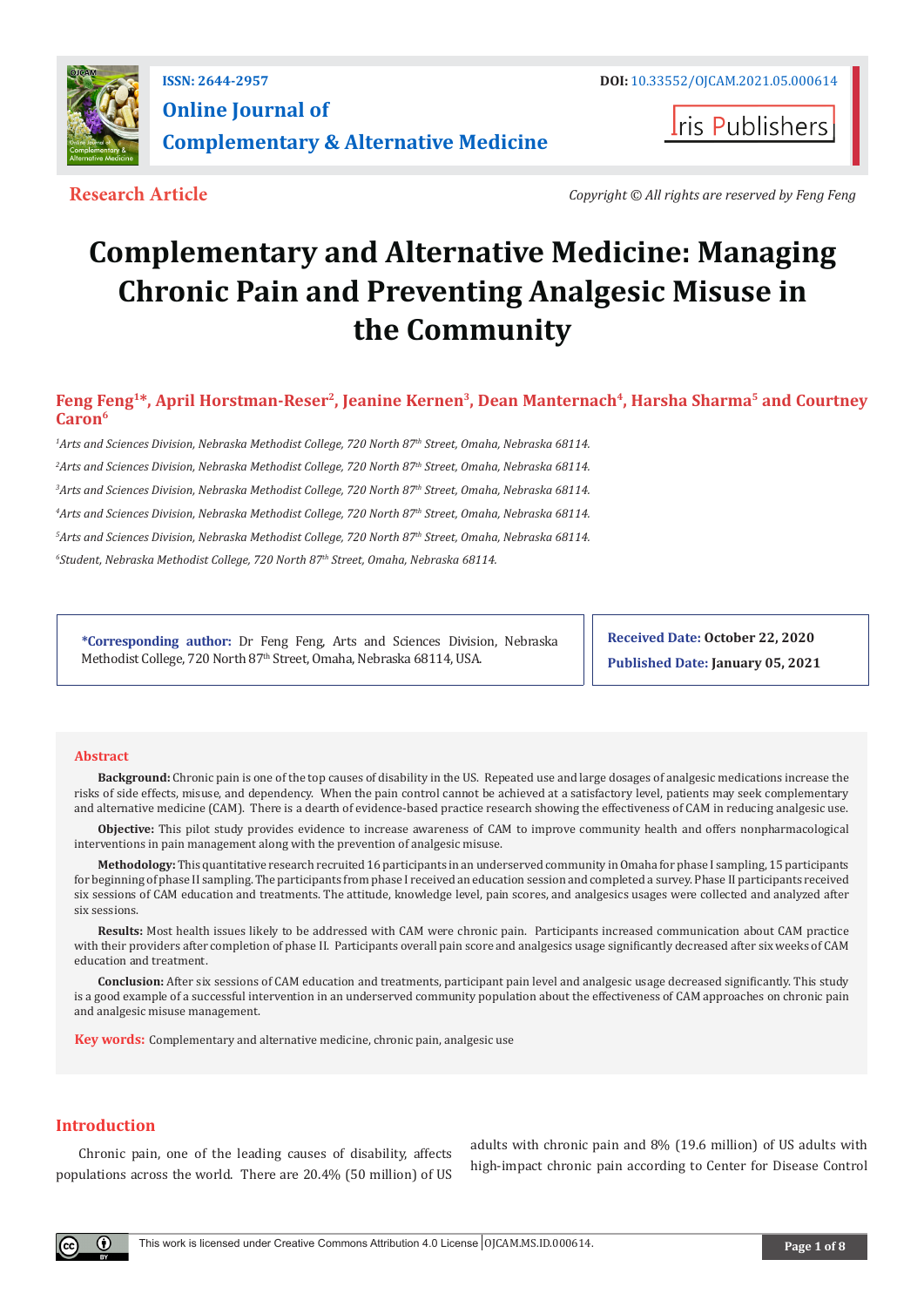and Prevention [1]. Most patients in the US who complain about low back pain, headache, and neck pain are initially managed by the over the counter NSAIDS. However, the modalities are quickly switched to opioids, skeletal muscle relaxants, antidepressants, membrane stabilization agents, and benzodiazepine [2]. The greatly increased medical care cost and lost productivity affect populations in chronic pain. Weeks has advocated to provide insurance coverage of nonpharmacologic approaches to manage pain, and better deal with the opioid crisis [3]. Despite advanced pharmacological interventions, many patients continue to deal with ongoing pain that is not fully addressed by the medication offered to them. Meanwhile, increased risk of adverse effects, analgesic misuse, and opioid abuse become an epidemic issue around the nation. The interest in complementary and alternative medicine (CAM) among patients is high, and the

number of effective treatments available for chronic pain are few [4-7]. More than 30% of adults and about 12% of children in the U.S. use CAM. CAM is defined as a non-mainstream practice used together with conventional medicine (complementary medicine), or in place of conventional medicine (alternative medicine) [8]. There are three major types of CAM being widely used in modern medical practice: natural products, manual healing, and mind, body, and spirit practices. Other complementary approaches also have been used such as Ayurvedic medicine, traditional Chinese medicine, homeopathy, and naturopathy [8]. There are limited evidence-based CAM treatments that have been adequate in controlling chronic pain, but not much on analgesic reduction [9] (Table 1).

|  |  |  |  |  | Table 1: Systemic review on CAM for chronic pain management and analgesic misuse. |
|--|--|--|--|--|-----------------------------------------------------------------------------------|
|--|--|--|--|--|-----------------------------------------------------------------------------------|

| <b>CAM</b> catalog                         | <b>Treatments methods</b>               | <b>Evidence on pain management</b> | Evidence on analgesic misuse |  |
|--------------------------------------------|-----------------------------------------|------------------------------------|------------------------------|--|
|                                            | Massage                                 | Joseph et al. [10]                 | Hao et al. [15]              |  |
|                                            | Touch therapy                           | Kern et al. [11]                   | Nielsen et al. [16]          |  |
| Manual Healing                             | Reflexology                             | Amatya et al. [12]                 |                              |  |
|                                            | Yoga                                    | Cote et al. [13]                   |                              |  |
|                                            | Osteopathy and Chiropractic             | Li et al. [14]                     |                              |  |
|                                            | Aromatherapy                            | Spohn et al. [17]                  |                              |  |
| Natural Therapies                          | Nutrition, Hydration and Diet therapies | Bodner et al. [18]                 |                              |  |
|                                            | Herbalism                               | Hohmann et al. [19]                | Dhany et al. [20]            |  |
|                                            | Naturopathy                             |                                    |                              |  |
|                                            | Vitalism                                | Harris et al. [21]                 | Bowen et al. [25]            |  |
|                                            | Meditation                              | Amatya et al. [12]                 |                              |  |
| Mind-body Therapies                        | Pray, Religion, and Spirituality        | Drebenstedt [22]                   |                              |  |
|                                            | Biofeedback                             | Chrousos et al. [23]               |                              |  |
|                                            | Guide Imaginary                         | Day et al. $[24]$                  |                              |  |
|                                            | Music Therapy                           | Taylor et al. [26]                 |                              |  |
|                                            | Acupressure                             | Kumar et al. [21]                  | Eccleston et al. [29]        |  |
| Traditional Medicine of<br>China and India | Acupuncture                             | Wren et al. [27]                   | Wren et al. [27]             |  |
|                                            | Ayurvedia Siddha                        | Zhang et al. [28]                  |                              |  |

Summarizes most of CAM modalities used for chronic pain management and analgesic misuse prevention. Our study provides an evaluation of the effectiveness and limitations of CAM treatments in the prevention and treatment of chronic pain and analgesic reduction.

## **Methods**

This study was designed as comparative, community-based participatory research. The study was performed at In Common Development Community in Omaha, NE, between December **Table 2:** Survey questions for phase I.

2018 and March 2019. In Common Development Community is a midtown community with a large Hispanic and low-income population. There were two phases in this study. In phase I, we offered a presentation of complementary and alternative medicine (CAM) use for the low-income US adults. All participants from age 19-90 years old were welcome and completed an anonymous survey to identify CAM approaches being used among this population. Concurrently, we investigated current chronic pain and analgesic use in this group (Table 2).

| A. Have you used any of the following types of CAM in the past 12 months? Have you used ( <i>INSERT ITEM</i> ) in the past 12 months? |  |
|---------------------------------------------------------------------------------------------------------------------------------------|--|
| 1 Yes                                                                                                                                 |  |
| $2$ No                                                                                                                                |  |
| D Don't know                                                                                                                          |  |

**Citation:** Feng Feng, April Horstman-Reser, Jeanine Kernen. Complementary and Alternative Medicine: Managing Chronic Pain and Preventing Analgesic Misuse in the Community. On J Complement & Alt Med. 5(3): 2021. OJCAM.MS.ID.000614. DOI: [10.33552/OJCAM.2021.05.000614](http://dx.doi.org/10.33552/OJCAM.2021.05.000614).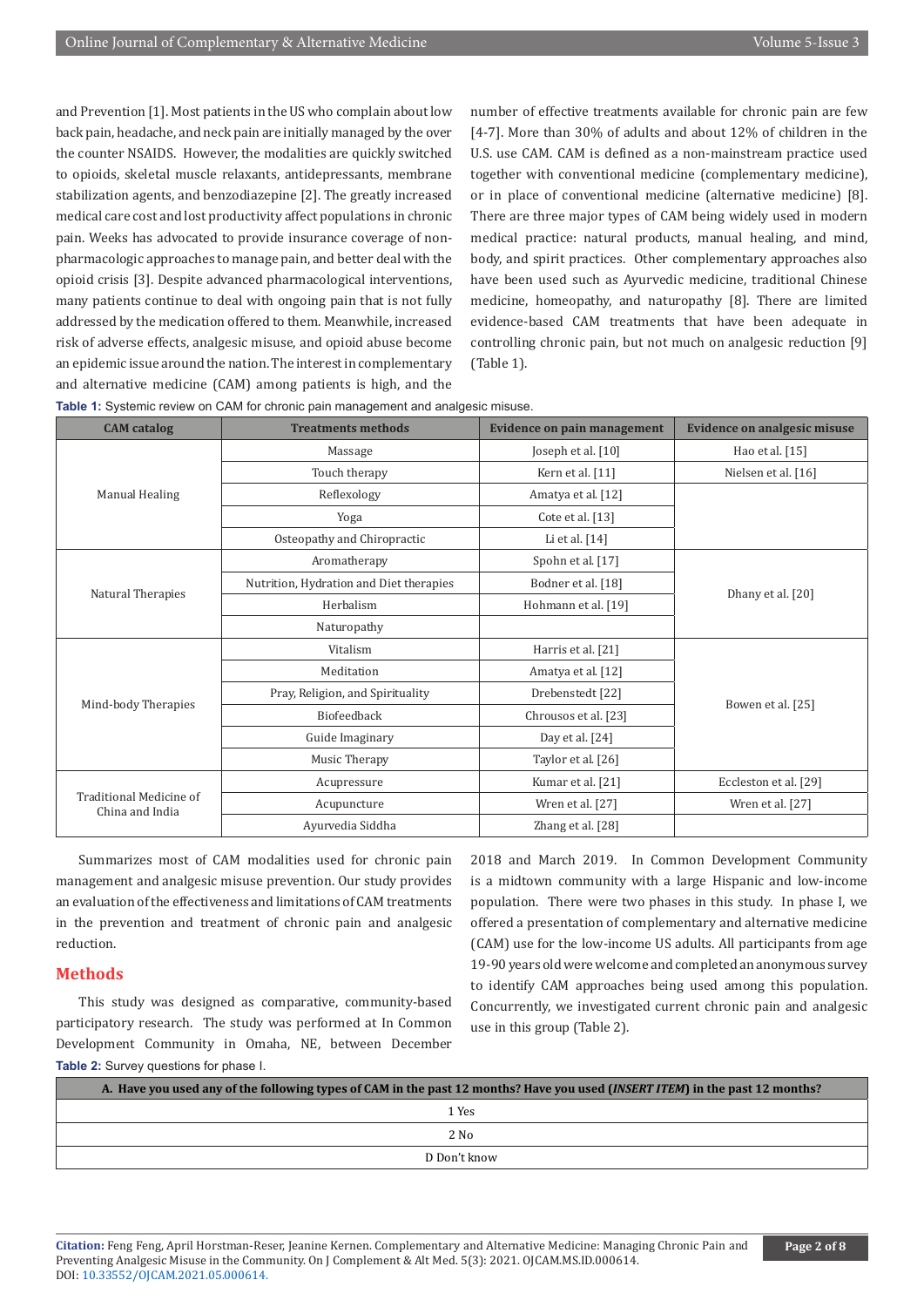| R Refused                                                                                     |
|-----------------------------------------------------------------------------------------------|
| a. Herbal products or dietary supplements                                                     |
| b. Massage therapy, chiropractic manipulation (ki-row-PRAC-tick), or other bodywork           |
| c. Mind/body practices, including hypnosis, meditation                                        |
| d. Naturopathy (na-tu-rop-A-thy), acupuncture (acu-PUNC-ture), or homeopathy (ho-ME-op-a-thy) |
| e. Are there any other types of CAM that you have used? (SPECIFY___)                          |
| B. Have you EVER used any type of CAM?                                                        |
| 1 Yes                                                                                         |
| 2 No, never used any type                                                                     |
| D Don't know                                                                                  |
| R Refused                                                                                     |
| C. What did you use CAM for? Do you use it ____?                                              |
| 1 Yes                                                                                         |
| 2 No                                                                                          |
| D Don't know                                                                                  |
| R Refused                                                                                     |
| a. To prevent illness or for overall wellness?                                                |
| b. To treat a specific health condition?                                                      |
| c. (IF is YES: To help reduce pain or treat painful conditions?)                              |
| d. To supplement conventional medicine?                                                       |
| e. For anything else (SPECIFY): ____________?                                                 |
| D. Have you ever discussed CAM with your?                                                     |
| 1 Yes                                                                                         |
| 2 No                                                                                          |
| D Don't know                                                                                  |
| R Refused                                                                                     |
| a. Physician                                                                                  |
| b. Nurse or nurse practitioner                                                                |
| c. Pharmacist                                                                                 |
| d. Physician's assistant                                                                      |
| e. Any other health care provider (SPECIFY):                                                  |
| E. How many different prescription medicines do you currently take?                           |
| 1 Zero                                                                                        |
| 21                                                                                            |
| $32-3$                                                                                        |
| $44 - 5$                                                                                      |
| 5 More than 5                                                                                 |
| D Don't know                                                                                  |
| R Refused                                                                                     |
| F. Are you willing to try CAM for any of conditions list below?                               |
| 1. Pain                                                                                       |
| 2. Hypertension                                                                               |
| 3. Drug abuse<br>4. Diabetes                                                                  |
| 5. Arthritis                                                                                  |
| 6. Overall wellbeing                                                                          |
| 7. Others_                                                                                    |
|                                                                                               |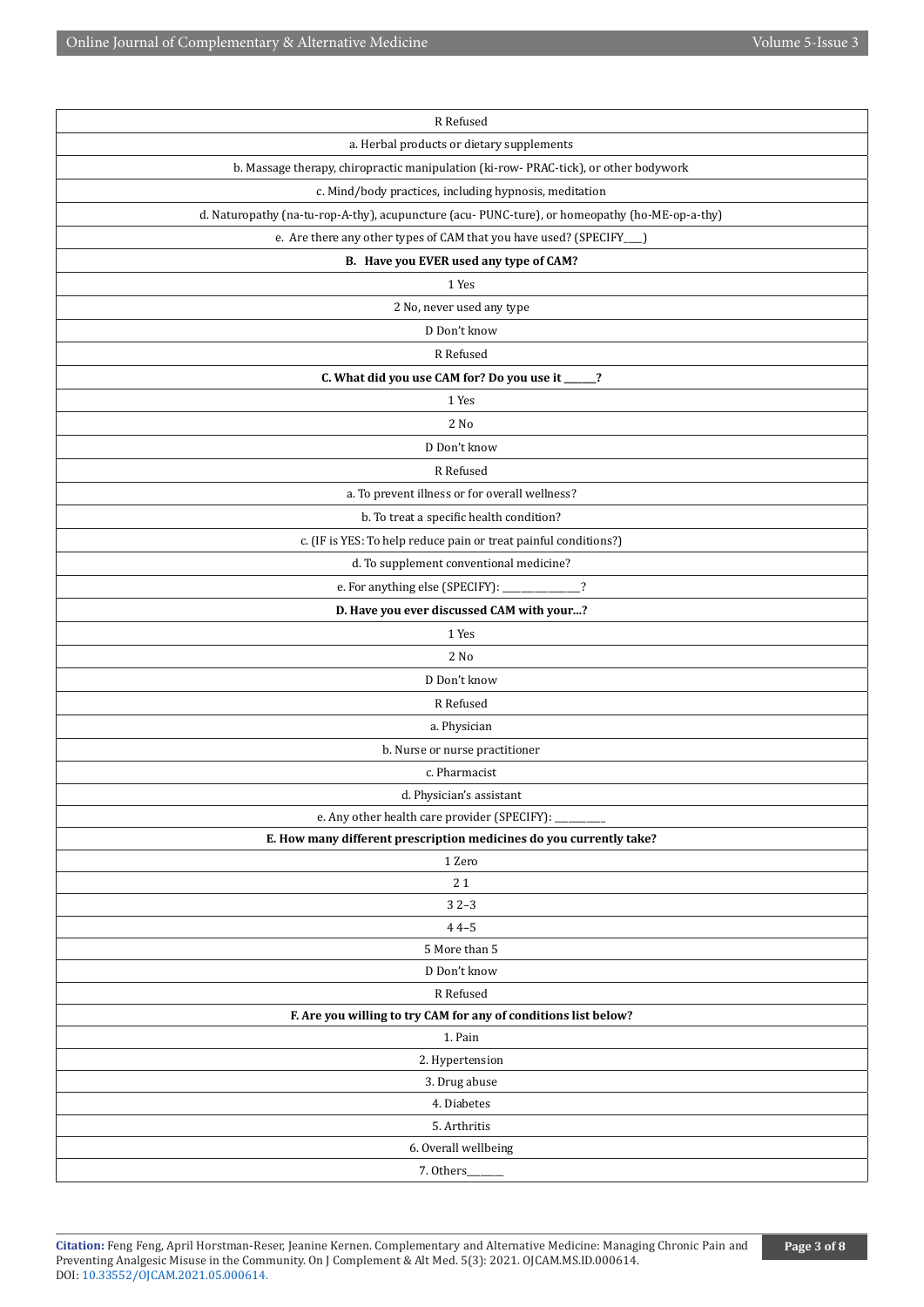The response rate was 100% resulting in a total of 16 participants (n=16). Phase II started with a recruited group of 15 participants given written informed consent before the inclusion. Inclusion criteria were participants who have experienced chronic **Table 3:** Phase II pre-and post-questionnaire and scale of pain severity.

pain with using analgesics on a regular basis. The numerical rating pain scale and an anonymous questionnaire administered to 15 qualified participants is shown in (Table 3) (n=15).

| Q1: Do you take painkillers on a regular basis for any chronic illness you may have? Yes/no                                                    |
|------------------------------------------------------------------------------------------------------------------------------------------------|
| [If yes] for statistical purposes, can you please tell me what illness you are suffering from?                                                 |
| [If no] go to question 2                                                                                                                       |
| Q2: What do you usually take painkillers for? Please choose one from the following                                                             |
| Headaches Migraine Symptom of cold/flu Dental pain                                                                                             |
| Sore throat Period pains Back pain Muscular pulls and Strains Fever Other                                                                      |
| [If other] can you please specify what you usually use painkillers for?                                                                        |
| Q3: Generally, how often do you take painkillers? Please choose one from the following                                                         |
| Daily Weekly Monthly Yearly                                                                                                                    |
| Q4: Which painkiller do you most regularly use?                                                                                                |
| Q5: While taking regular medication, you also feel the need to take some painkillers, what would you do? Please choose one from the following. |
| Take a smaller dose of the painkiller                                                                                                          |
| Consult your doctor or pharmacist before taking the painkiller                                                                                 |
| Stop taking the medication and take the painkiller instead                                                                                     |
| Do not take the painkiller                                                                                                                     |
| Q6: Have you used CAM to subsidize painkiller? Yes/No                                                                                          |
| [if yes] for statistical purposes, can you please tell me what CAM method(s) you are using?                                                    |
| Are you willing to join our CAM training program?                                                                                              |
| [If no] are you willing to join our CAM training program?                                                                                      |
| I have no pain                                                                                                                                 |
| My pain is hardly to notice                                                                                                                    |
| I have a mild pain, but barely be able to notice                                                                                               |
| I feel uncomfortable due to the pain, but I can ignore it most of time                                                                         |
| I have a moderate pain, but I can continue most activities                                                                                     |
| I can't do some of the activities due to the distraction from the pain                                                                         |
| I am distressed by the pain all of the time and give up many activities                                                                        |
| I have an unmanageable pain that keeps me from doing most activities                                                                           |
| I have an intense pain that makes me hard to think of anything else                                                                            |
| I have a severe pain that I can barely talk or move                                                                                            |
| I stay in bed due to the pain and I need somebody takes me to the emergency room                                                               |
|                                                                                                                                                |

All participants then received six sessions of education and treatments on the following: acupressure, guided imagery, music therapy, aromatherapy, Yoga, diet, hydration and supplemental vitamins, reflexology, biofeedback, meditation, and prayer approaches. The same questionnaire and numerical rating pain scale were re-measured after completion of six sessions. The response rate of phase II was 73% resulting in a total of 11 participants completing the study (n=11). The Institutional Review Board of Nebraska Methodist College approved all procedures. Inform consent forms were reviewed and signed by all participants at the beginning of Phase II.

# **Data analysis**

Feedback from phase I and phase II was elicited, and Fisher's exact and two-tail t-tests were used to examine differences in

responses of pre- and post-treatment/education on phase II data.

# **Results and Discussion**

Analgesics are widely used to treat chronic pain, but may lead to misuse, side effects and dependency. When CAM therapies have been accepted among the chronic pain population, the implementation, consistency and techniques are not always addressed. Therefore, there is not adequate evidence on the effectiveness of CAM's impact on chronic pain and analgesic reduction. Our project started with a general questionnaire asking about attitudes of CAM use and knowledge level of CAM and analgesic use. In our sample, 87.5% (14 out of 16) of participants have practiced CAM in past 12 months, with 87.5% (14 out of 16) using herbal products or dietary supplements, 40% (6 out of 16) who used massage therapy or chiropractic manipulation, 18.75% (3 out of 16) who used mind/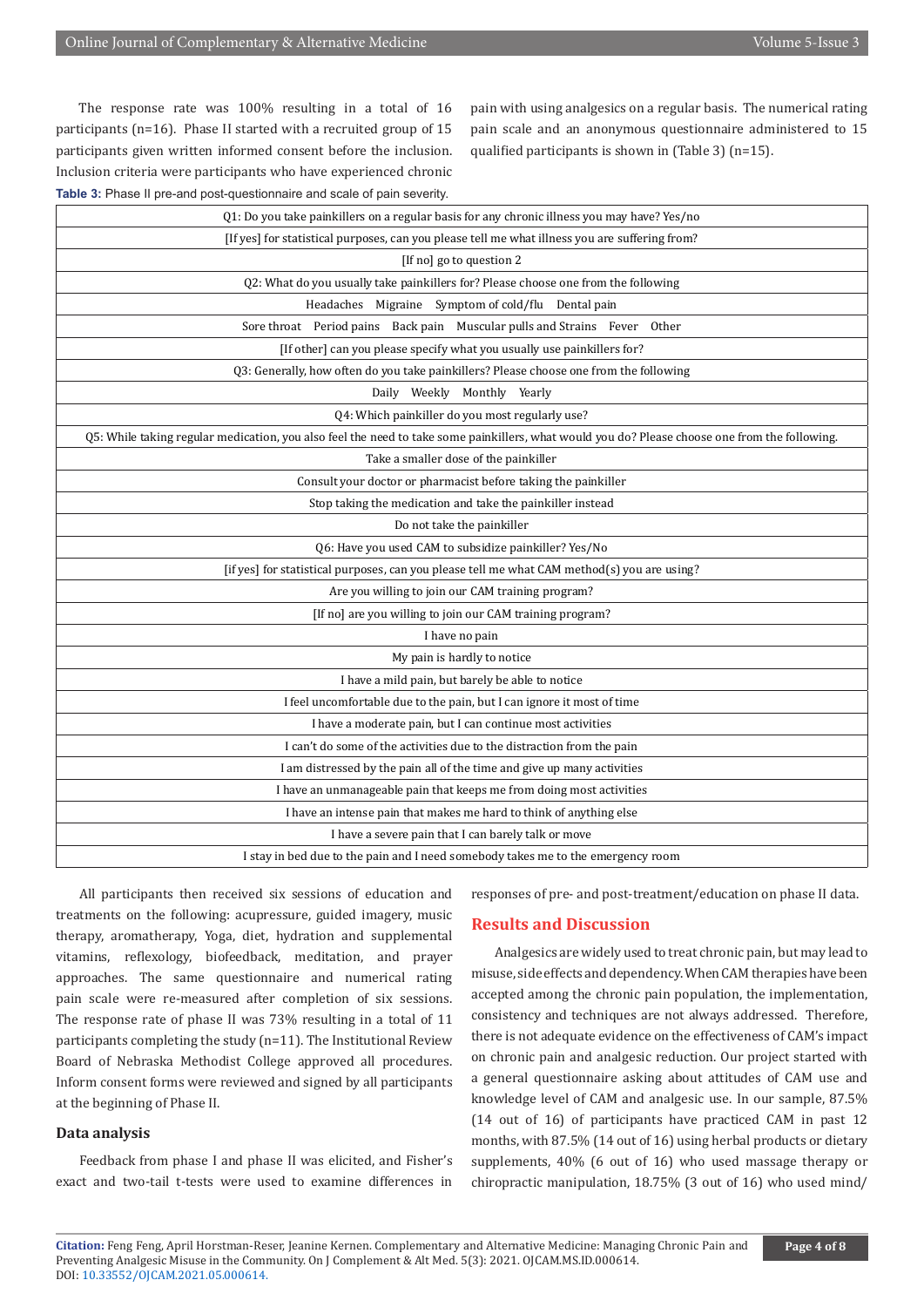body practice, hypnosis and meditation and 25% (3 out of 15) who used naturopathy, acupuncture, and homeopathy (Figure 1).

There were 42.86% of participants who used other types of CAM, such as traditional Hispanic approaches. Most responses showed that CAM were used for reduction of pain and overall wellness, with some using it for specific health conditions such as diabetes, hypertension, and depression (Figure 2).

These data lined up with the previous research findings that CAM has been used in place of traditional therapies, especially on

pain management [9,30].

It has been an issue that patients do not discuss their CAM use with health providers. Our data showed that only 40% (6 out of 15) of participants had discussed CAM with their providers. However, the data from the pre-survey of Phase II elicited 80% participants who chose to consult their providers after Phase I education (Figure 3). More than 46% (7 out of 15) of participants took one or more medications on a regular basis, which raised the concerns of financial burden, adverse effects from drug interactions, and possible liver and kidney damage (Figure 4).







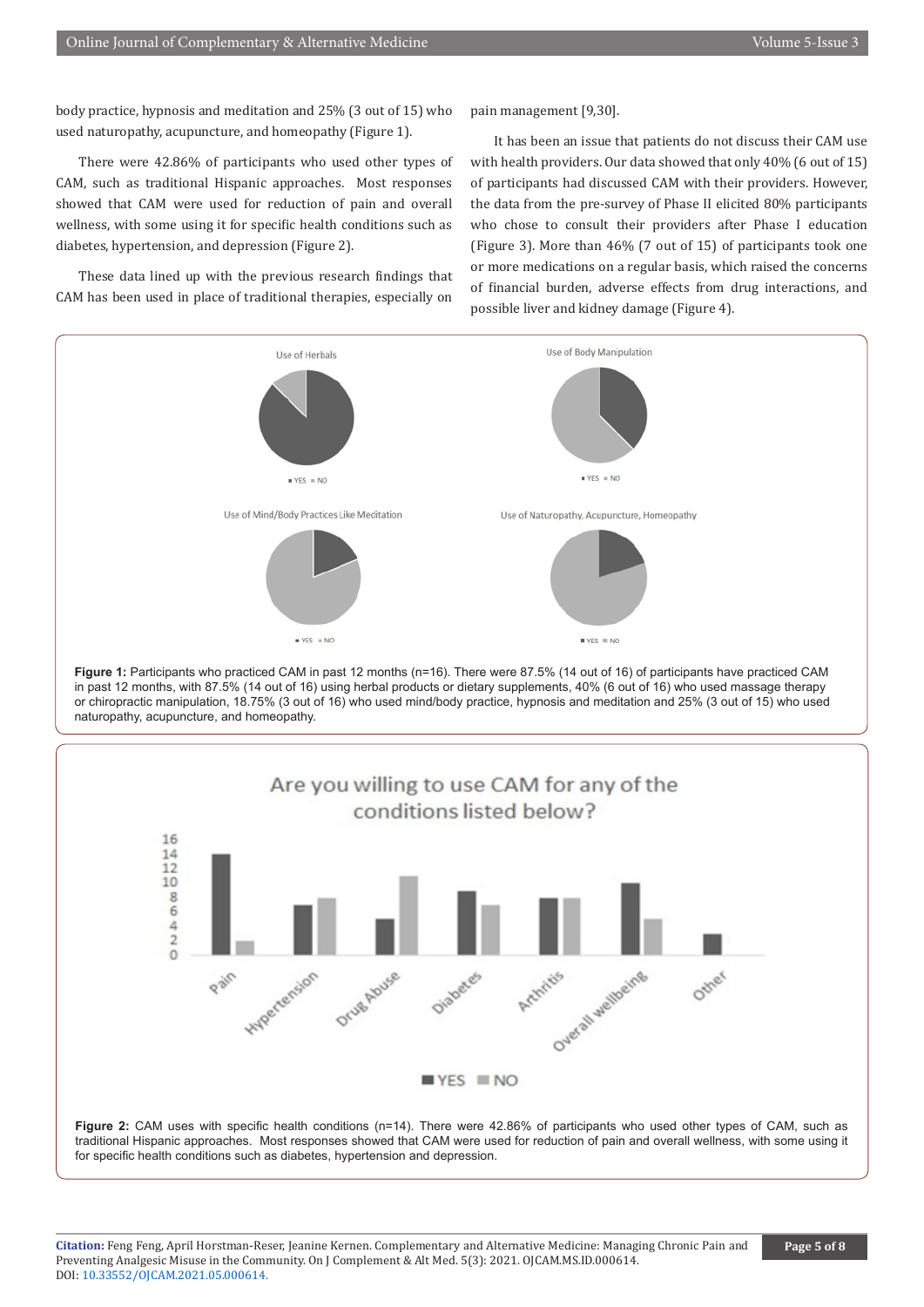





Although many patients accept CAM concepts and approaches, and often practice CAM on their own, the health provider should be the first one to educate the patient and guide them. Our education sessions addressed the importance of communications between patients and providers to evaluate risks and benefits, and ultimately to guide patients in making evidence-based, well informed decisions about whether to use such therapies.

Our data reported that most of participants in phase I were interested in trying CAM for pain control, hypertension, drug abuse, diabetes, arthritis, and overall wellbeing (Figure 2). All these participants were invited for the phase II study. Even though a CAM therapy has a limited evidence of efficacy on chronic pain management in publications, we believe patients can still improve their daily life quality as well as the increased knowledge of untapped potential benefits with its use. A new theory would elicit a collaborative framework combining evidence-based CAM with modern medicine that derives the benefits of a healing context, ritual, and interpersonal expectations in response to treatments [30]. Therefore, the attitude of acceptance of CAM integration may help to refine the patient's treatments and outcomes.

Nearly 60% of participants in phase II (9 out of 15) reported using analgesics on a regular basis, and most of this was for muscle pain, period pain, and migraines. However, analgesics are broadly taken for any type of pain, but no fever as shown by the data (Figure 4). Among nine participants who took the analgesic on a regular basis, three of them took it daily, three of them took it weekly, and another three took it monthly. The medications that have been taken by the group vary, such as Ibuprofen, Aspirin, Tylenol, Codeine and Diclofenac. Our data surprisingly show that four participants took Codeine, and two participants took Diclofenac on a regular basis.

The opioid epidemic is increasing due to opioid prescription, and related misuse, abuse, and resultant death in the United States [31]. Even the acetaminophen misuse rate is increasing in our society [32]. The effort to decrease analgesic misuse without compromising pain management is a challenge for both practitioners and patients.

The post-survey data demonstrated that the participants still took analgesics for chronic pain; however, the increased usage on the chart was for fever (Figure 5). The significant change was frequency of analgesics taken from pre to post data; the participants reduced the analgesic usage after six sessions of CAM treatment and education. The data suggested that some participants reduced the frequency of using analgesics from daily or weekly to monthly (Figure 5). The mean of pain scores suggested a significant reduction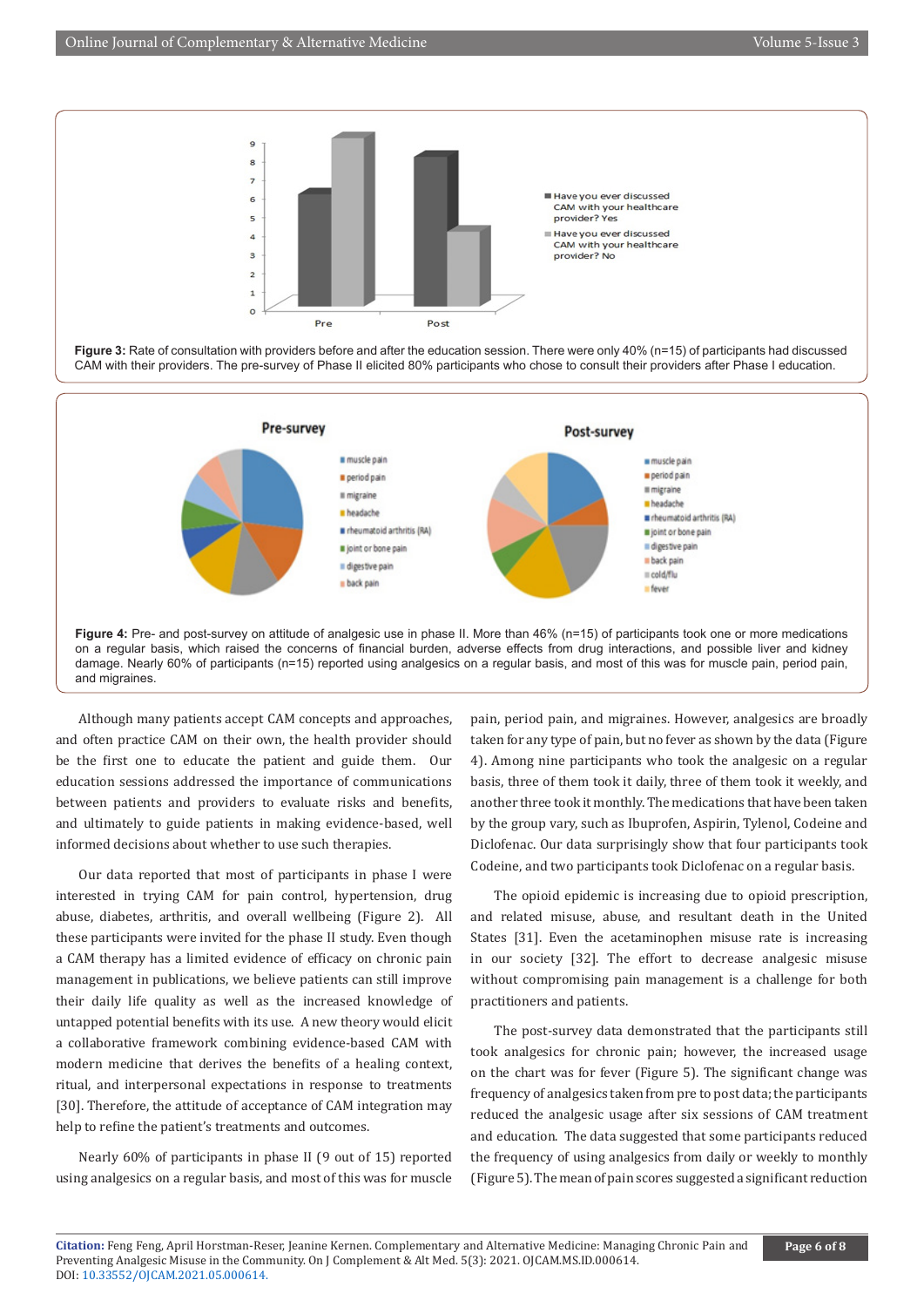from 3.875-2.625 after six sessions of CAM intervention (Figure 5). Meanwhile, use of CAM to supplement analgesic use after training has been significantly increased (Figure 5). The results shed light on CAM potential positive effects on chronic pain management and further limiting analgesic misuse that were found in some research [13,16,27].



Herbal or dietary supplements, massage therapy, or other manipulation were identified as the most frequently used modalities on all participants (Figure 1) before and after the training. Herbal and dietary supplements, as well as massage, are easy to practice at home and well accepted by the participants in our sample. Many other types of CAM practice are still considered an obstacle for communities, especially the underserved population.

## **Limitation**

There were limitations with this quantitative research. Although every rigorous recruiting effort was made, it was challenging for participants to attend all the six sessions due to personal reasons; in phase II the number of participants dropped to eight. In some instances, participants did not answer all the questions on the questionnaire since the surveys are anonymous. In addition, there is no control group being selected; however, the data provide valuable insights into CAM approaches that added to modern medicine improve chronic pain management and prevention of analgesic misuse.

#### **Conclusion**

Overall, our findings contribute to the growing body of literature exploring the role of CAM on chronic pain management and analgesic misuse prevention. We ascertain that this underserved community gained knowledge and positive attitude after CAM training. The education provided benefited them well as evident by implementation of CAM approaches. After the sessions, the participants realized the importance of communication with their providers, and the risk and benefits before and after they adopt CAM. After six sessions of CAM education and treatments, participant pain level and analgesic usage decreased significantly. The outcomes of this study are a good example of a successful

intervention in an underserved community population that contribute to the debate about the effectiveness of CAM approaches on chronic pain and analgesic misuse management.

## **Implications and future directions**

After reviewing the research database, there is a clear indication that little is known about CAM approaches on chronic pain management, especially on analgesic misuse prevention among underserved communities. The plan is to recruit more community partners and increase the study sample size for future research study. In addition, we will still use these multidomain strategies as an intervention tool. However, we will add more strategies to assess the relationship between the use of each modality and its outcome, and as well as to identify the best modalities.

#### **Acknowledgement**

Methodist Foundation provided grant funds to initiate the research.

#### **Disclosure Statement**

No competing financial interests exist.

#### **References**

- 1. Dahlhamer J, Lucas J, Zelaya C, Nahin R, Mackey S, et al. (2018) Prevalence of Chronic Pain and High-Impact Chronic Pain Among Adults United States 2016. 67(36): 1001-1006.
- 2. [Hsu E \(2017\) Medication overuse in chronic pain. Curr Pain Headache](https://pubmed.ncbi.nlm.nih.gov/28097532/) [Rep 21\(1\): 2.](https://pubmed.ncbi.nlm.nih.gov/28097532/)
- 3. [Weeks J \(2016\) Influential U.S. Medical Organizations Call for](https://pubmed.ncbi.nlm.nih.gov/27918195/) [Insurance Coverage of Non-Pharmacologic Approaches to Pain. J Altern](https://pubmed.ncbi.nlm.nih.gov/27918195/) [Complement Med 22\(12\): 947-949.](https://pubmed.ncbi.nlm.nih.gov/27918195/)
- 4. [Hart J, Pastore G, Jones M, Barker A, Khosa J, et al. \(2016\) Chronic](https://pubmed.ncbi.nlm.nih.gov/26776747/) [orchialgia after surgical exploration for acute scrotal pain in children. J](https://pubmed.ncbi.nlm.nih.gov/26776747/) [Pediatr Urol 12\(3\): 168.](https://pubmed.ncbi.nlm.nih.gov/26776747/)